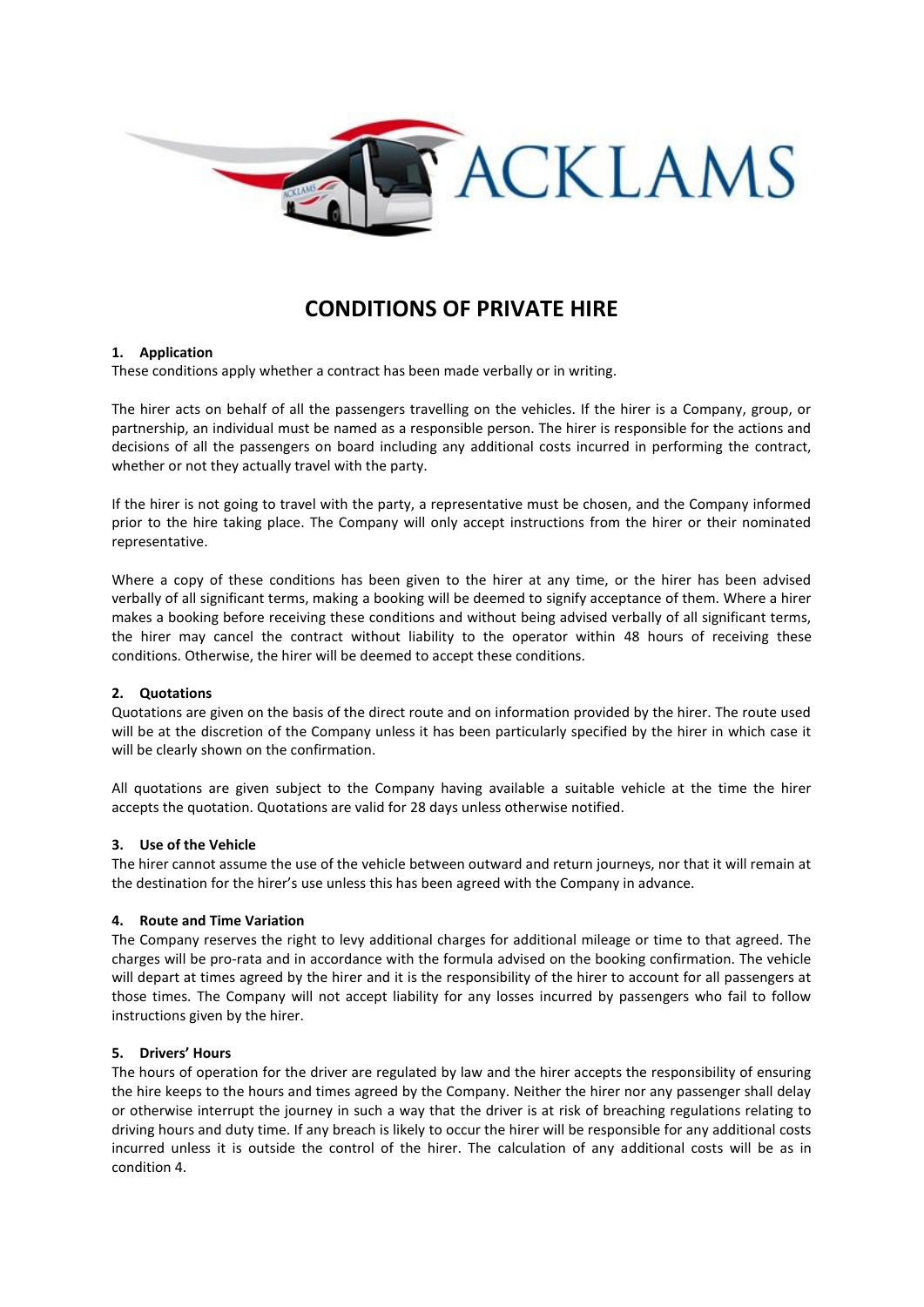## **6. Seating Capacity**

The hirer, at the time of confirming the booking, will also confirm the maximum number of seats required for the hire. The hirer must not load the vehicle beyond this capacity.

## **7. Conveyance of Animals**

On a private hire, no animals (other than assistance dogs notified to the Company in advance) may be carried on any vehicle without prior written agreement from the Company.

## **8. Confirmation**

Normally, written confirmation by the Company is the only basis for the acceptance of a hiring or for a subsequent alteration to its terms.

## **9. Payment**

Payment in full is due one week before the date of hire, unless otherwise agreed by the Company.

## **10. Cancellation by Hirer**

If the hirer wishes to cancel any agreement the following scale of charges may apply in relation to the total hire charge.

| Notice given                        | Charge              |                       |
|-------------------------------------|---------------------|-----------------------|
|                                     | Single vehicle      | More than one vehicle |
| 10 days or more                     | None                | 50% of hire           |
| 6-9 days                            | 10% of hire         | 60% of hire           |
| 3-5 days                            | 25% of hire         | 70% of hire           |
| $1-2$ days                          | 50% of hire         | 85% of hire           |
| Day of hire before arrival of coach | Minimum 85% of hire | Minimum 85% of hire   |
| at departure point                  |                     |                       |
| At or after arrival of coach at     | point 100% of hire  | 100% of hire          |
| departure                           |                     |                       |

The cost of accommodation, meals and theatre tickets which have already been purchased by the Company at the request of the hirer, will be charged to the hirer, plus any administration charges incurred by the Company.

Cancellation due to inclement weather conditions will charged as above.

Theatre tickets\* once purchased are not returnable and must be paid in full (\*or other such ancillary service).

## **11. Cancellation by the Company**

In the event of any emergency, riot, civil commotion, strike, lock out, stoppage or restraint of labour or on the happening of any event over which the Company has no control (including adverse weather and road conditions) or in the event of the hirer taking any action to vary agreed conditions unilaterally, the Company may, by returning all money paid and without further or other liability, cancel the contract.

#### **12. Vehicle to be provided**

The Company reserves the right to provide a larger vehicle than that specified by the hirer.

The Company reserves the right to substitute another vehicle (including those of other operators) or ancillary facilities for all or part of the hiring subject to such substitutes being of at least equivalent quality.

## **13. Breakdown and Delays**

The Company gives its advice on journey time in good faith. However, as a result of breakdown or traffic congestion, or other events beyond the reasonable control of the Company, journeys may take longer than predicted and in those circumstances the Company will not be liable for any loss or inconvenience suffered by the hirer as a result.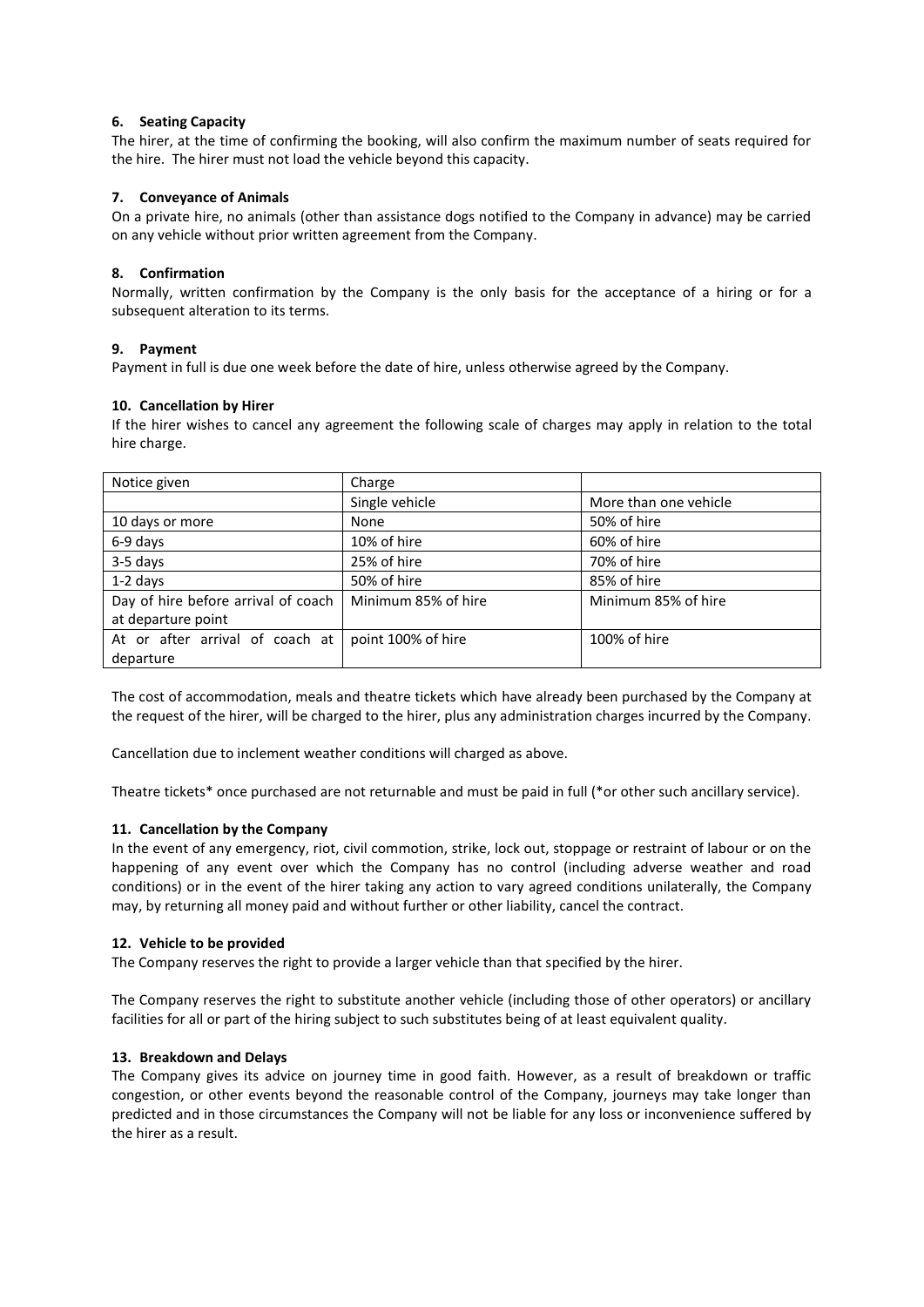## **14. Agency Arrangements**

Where the Company hires in vehicles from other operators at the request of the hirer and where the Company arranges ancillary facilities such as meals, accommodation, ferries, admission tickets or any other services provided by another supplier, it does so as agent for and on behalf of the hirer. Any terms and conditions imposed by such other suppliers through the Company shall, insofar as they are supplied to the hirer, be binding on the hirer as if he had directly contracted such services and the hirer shall indemnify the Company against any loss, claim, damage or award in respect of a breach of such supplier's terms and conditions brought about by the hirer's action.

## **15. Package Travel Regulations**

If the hirer organises other elements of a package in addition to the provision of transport, the hirer may be defined as an 'organiser' or a 'retailer' for the purposes of the Package Travel, Package Holidays, and Package Tours Regulations 1992 and as such may be required to comply with the provisions of those Regulations. In this instance, the Company cannot accept any liability that may be incurred for injury, losses or damage that it would otherwise accept under the terms of those Regulations. The hirer accepts responsibility for establishing whether they are so defined and the Company cannot accept liability for loss or damage incurred that should have been the responsibility of the hirer if the hirer was the legally defined organiser or retailer. Where the Company agrees to act as an organiser or retailer it will issue separate conditions of trading relating to its liabilities and responsibilities under the Regulations.

## **16. Passengers' Property**

All vehicles hired by the Company are subject to restrictions on carrying luggage for statutory safety reasons. The hirer accepts that the driver shall be the sole judge as to whether and to what extent passengers' property is carried. Large bulky items may not be able to be carried, and the hirer should take all steps to notify the Company in advance of such requirements.

The Company accepts any personal property of the hirer and their passengers on the understanding that it will take all reasonable steps to avoid loss or damage. The hirer should notify the Company or the driver if items of exceptional value are to be carried on the vehicle. It is the hirer's responsibility to minimise risk of loss when property is left unattended.

The Company's liability for loss and damage to property, however caused, is limited to £500 per bag, case or package with an overall limit of £1000 (overall claim value) maximum per passenger. It is the responsibility of the hirer to ensure that items over this value are insured separately for loss and damage.

The limits in this section do not apply to personal injury claims.

All articles of lost property recovered from the vehicle will be held at the Company's premises where the vehicle is based for a period of four weeks and will then be disposed of.

## **17. Conduct of Passengers**

The driver is responsible for the safety of the vehicle at all times and as such may remove any passenger whose behaviour prejudices safety or is in breach of the Public Service Vehicle (Conduct of Drivers, Inspectors, Conductors and Passengers) Regulations 1990. These regulations set out certain rights and responsibilities on all parties and full details of these can be obtained from the Company on request. The hirer is responsible for any damage caused to the vehicle by any passenger for the duration of the hire.

Where the hire is to a sporting event, the hirer should be aware of the legal requirements relating to alcohol contained in the Sporting Events (Control of Alcohol) Act 1985, (as amended) and the conditions of entry to race courses as laid down by the Race Course Association Ltd. The Company will provide details of these restrictions on request.

#### **18. Complaints**

In the event of complaint about the Company's services the hirer should endeavour to seek a solution at the time by seeking assistance from the driver or from the Company. If this has not provided a remedy, complaints should be submitted in writing and within 14 days of the termination date of the hire. The Company will acknowledge all complaints within 14 days and will normally reply fully within 28 days.